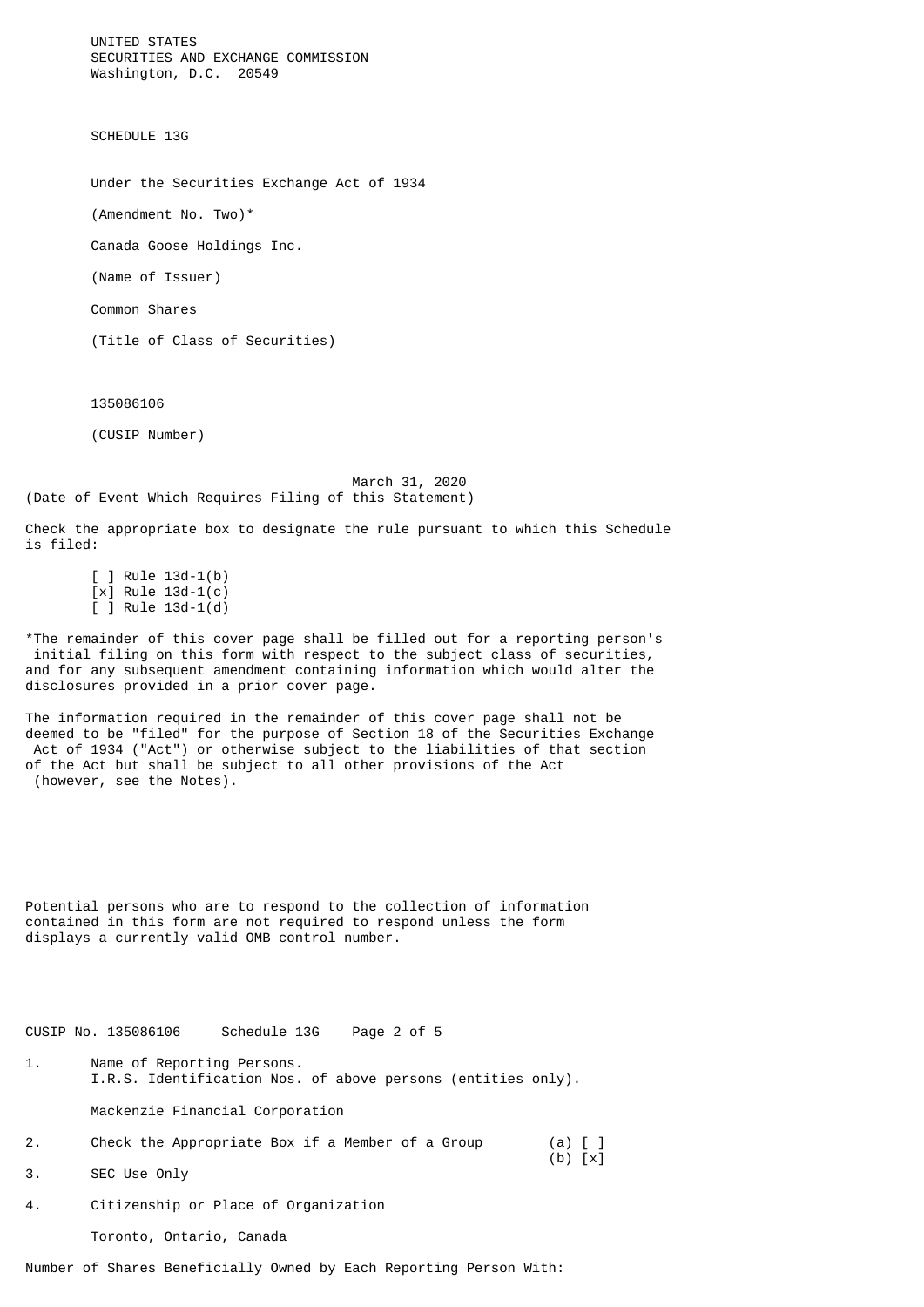| 5.  | Sole Voting Power                                                 |
|-----|-------------------------------------------------------------------|
|     | 511,310 shares                                                    |
| 6.  | Shared Voting Power                                               |
|     | NIL                                                               |
| 7.  | Sole Dispositive Power                                            |
|     | 511,310 shares                                                    |
| 8.  | Shared Dispositive Power                                          |
|     | <b>NIL</b>                                                        |
| 9.  | Aggregate Amount Beneficially Owned by Each Reporting Person      |
|     | 511,310 shares                                                    |
| 10. | Check if the Aggregate Amount in Row (11) Excludes Certain Shares |
|     | N/A                                                               |
| 11. | Percent of Class Represented by Amount in Row (9)                 |
|     | .871%                                                             |
| 12. | Type of Reporting Person (See Instructions)                       |

**TA** 

Item 1. Schedule 13G Page 3 of 5

(a) Name of Issuer

Canada Goose Holdings Inc.

(b) Address of Issuer's Principal Executive Offices

 250 Bowie Avenue Toronto, ON, M6E 4Y2 **CA** 

(a) Name of Person Filing

Mackenzie Financial Corporation

- (b) Address of Principal Business Office or, if none, Residence 180 Queen Street West, Toronto, Ontario M5V 3K1
- (c) Citizenship

Organized in Toronto, Ontario, Canada

(d) Title of Class of Securities

Common Shares

(e) CUSIP Number

135086106

Item 3. If this statement is filed pursuant to 240.13d-1(b) or 240.13d-2(b), or (c) check whether the person filing is a(n):

Broker or dealer registered under section 15 of the Act (a)  $[ ]$ <br>(15 U.S.C.780).<br>(b) [ ] Bank as defined in section 3(a)(6) of the Act  $(15 \tcup .S.C. 78c).$ <br>(c) [ ]  $(c)$  [ ] Insurance Company as defined in section 3(a)(19) of the Act (15 U.S.C.78c). (d) [ ] Investment Company registered under section 8 of the Investment Company Act of 1940 (15 U.S.C. 80a-8). (e) [X] investment adviser in accordance with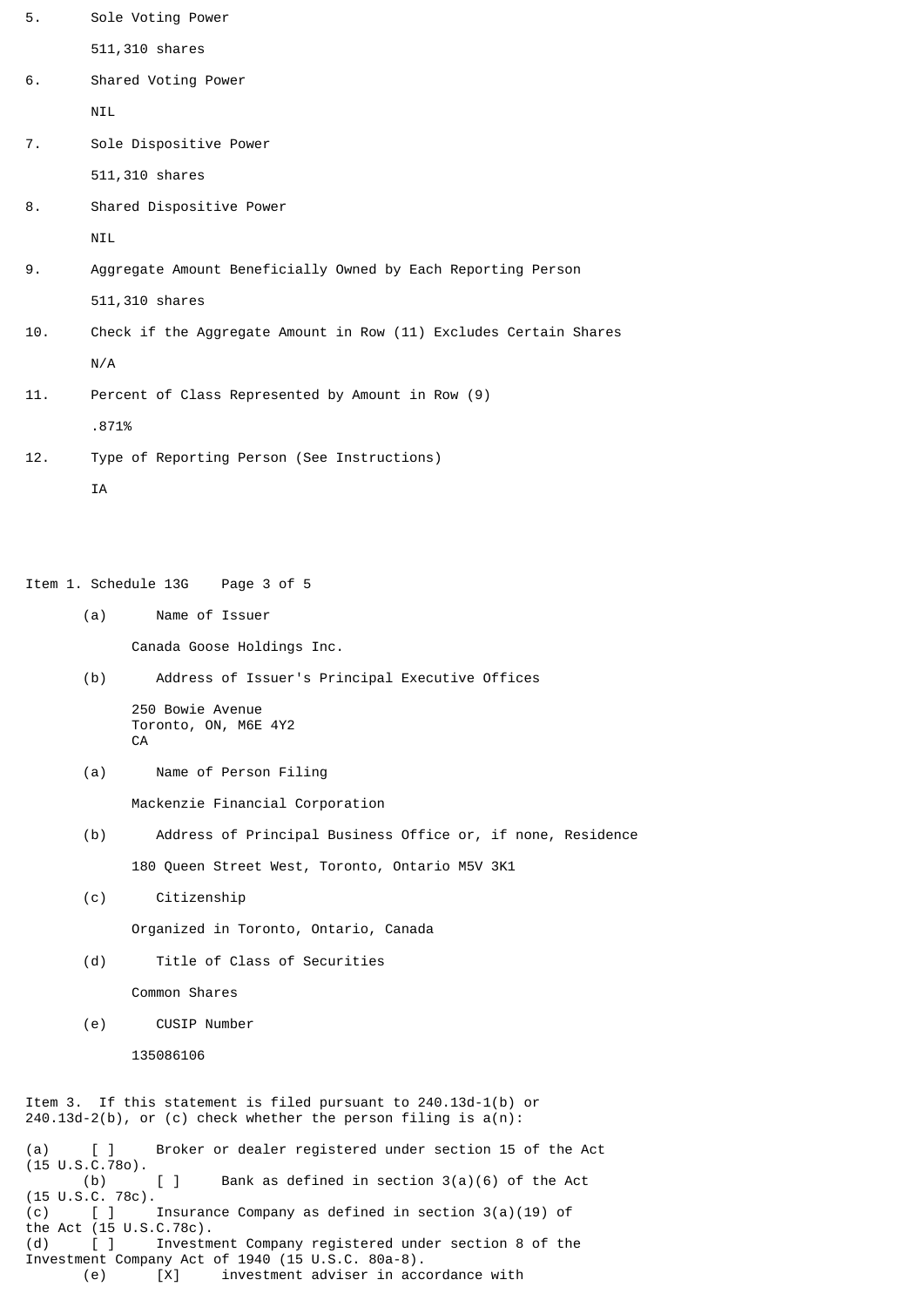240.13d-1(b)(1)(ii)(E); (f) [ ] employee benefit plan or endowment fund in accordance with  $240.13d-1(b)(1)(ii)(F);$ (g) [ ] parent holding company or control person in accordance with  $240.13d-1(b)(1)(ii)(G);$ <br>
(h) [ ] savings  $\overline{\phantom{a}}$  savings associations as defined in Section 3(b) of the Federal Deposit Insurance Act (12 U.S.C. 1813);

Schedule 13G Page 4 of 5

(i) [ ] church plan that is excluded from the definition of an investment company under section  $3(c)(14)$  of the Investment Company Act of 1940 (15 U.S.C. 80a-3); (j)  $[ ]$  Group, in accordance with 240.13d-1(b)(1)(ii)(J).

Item 4. Ownership

Provide the following information regarding the aggregate number and percentage of the class of securities of the issuer identified in Item 1.

- (a) Amount beneficially owned: 511,310
- (b) Percent of Class: .871%
- (c) Number of shares as to which such person has:
	- (i) Sole power to vote or to direct the vote 511,310
	- (ii) Shared power to vote or to direct the vote NIL
	- (iii) Sole power to dispose or to direct the disposition of - 511,310
	- (iv) Shared power to dispose or to direct the disposition of NIL

Item 5. Ownership of Five Percent or Less of a Class

 If this statement is being filed to report the fact that as of the date hereof the reporting person has ceased to be the beneficial owner of more than five percent of the class of securities, check the following [].

Item 6. Ownership of More than Five Percent on Behalf of Another Person

N/A

Item 7. Identification and Classification of the Subsidiary Which Acquired the Security Being Reported on By the Parent Holding Company

N/A

Item 8. Identification and Classification of Members of the Group

N/A

Item 9. Notice of Dissolution of Group

N/A